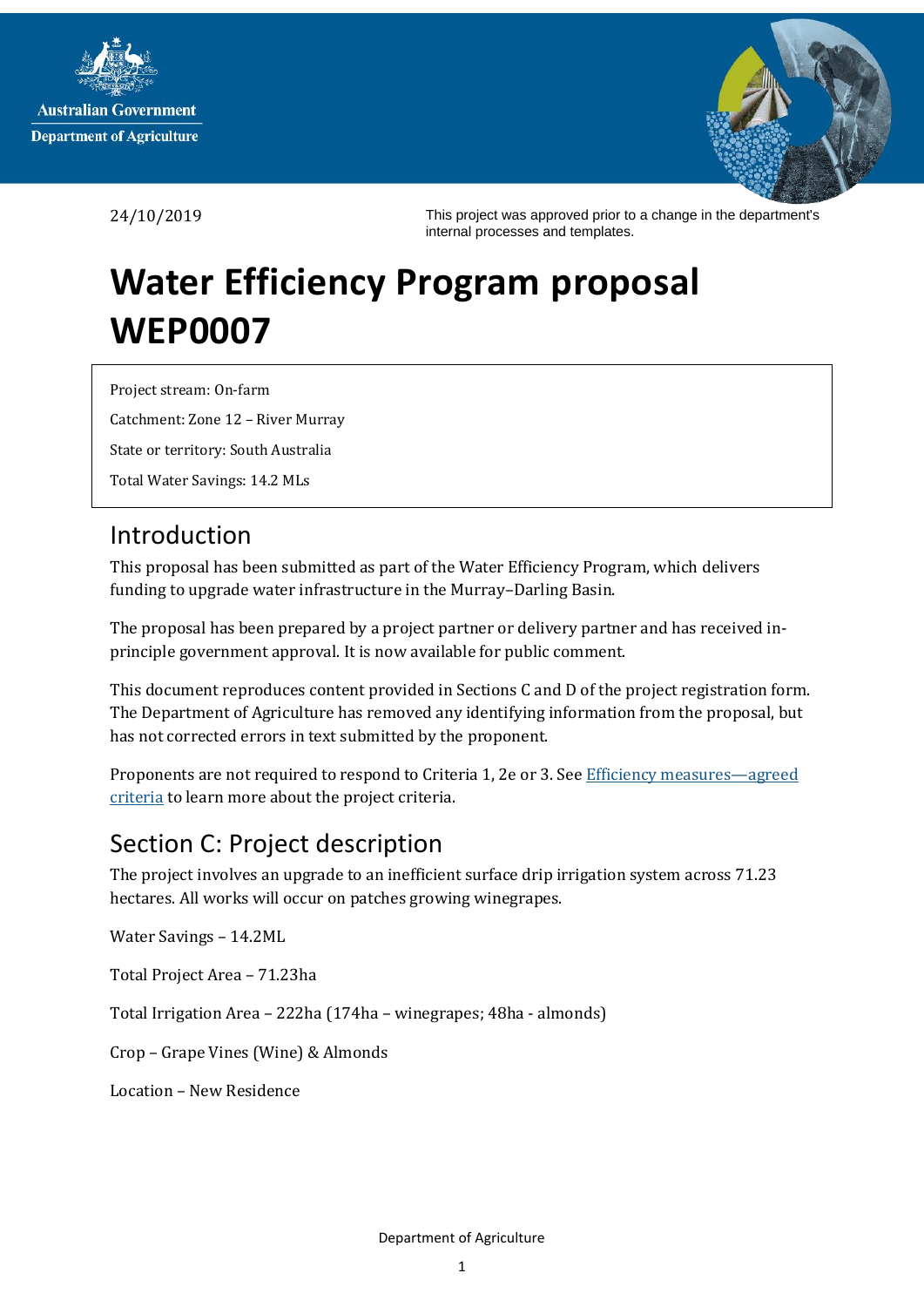# Section D: Agreed efficiency measures criteria

# **Criterion 2: Projects do not negatively impact on social and environmental outcomes**

**2a: Projects are required to describe the expected socio-economic and environmental benefits. Partners must coordinate and communicate with local communities and community bodies on the project(s) and describe the expected socio-economic and environmental impacts of each project on the local community, region or state Describe the project's proposed outcomes against the criteria.**

This proposal is expected to deliver positive socio-economic and environmental outcomes at the farm, local, regional and state levels. The project involves replacement of under-performing surface drip irrigation on a winegrape and almond property located at New Residence in the South Australian Riverland

Across the 71.23ha of drip line replacement the proposed modernisation works have been independently assessed to deliver a water saving of up to 1.0ML/ha or 71.2ML . A large percentage of the water saving will be retained by the applicant which will deliver further adaptation, resilience and flexibility to future climate variability and water availability. This additional water saving will also reduce the applicant's annual leasing requirements which will have a positive impact on the availability of water in the consumptive pool.

#### **2b: Social values may include the amenity to local communities of weirs, storages and parks that may be affected by efficiency projects**

#### **Describe the project's proposed outcomes against the criteria.**

The works are also expected to increase productivity by approximately 30% which will add to the profitability of the enterprise.

#### **2c: Large projects (total cost ≥ \$4 million) must describe the expected socio-economic outcomes and address the following:**

- **the anticipated socio-economic impacts to the local community, region or state**
- **their project's strategy for increasing the socio-economic benefit to participants and their communities (e.g. local sourcing of goods, services and labour)**
- **if and how the project will contribute to regional investment and development in the geographic area**

#### **Describe the project's proposed outcomes against the criteria.**

All works will be carried out by local contractors which will deliver further economic stimulus to the region. The proposed works will also ensure the longer term sustainability and viability of the enterprise which will contribute ongoing benefits to regional primary production support businesses and employment.

# **Criterion 4. Projects need to demonstrate how they contribute to the current and future viability of proponent businesses and irrigation districts**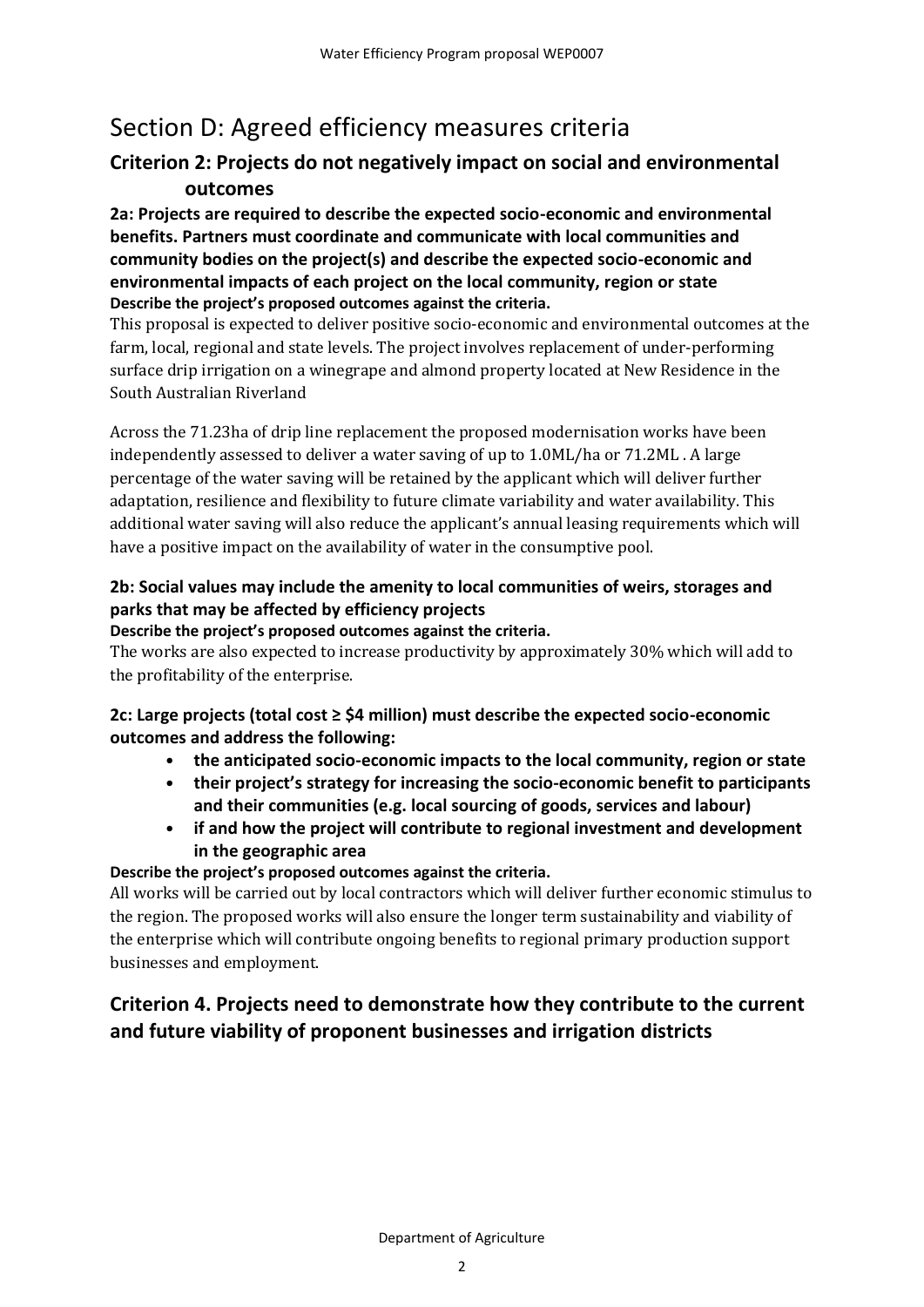#### **4a: Proposals must consider how projects would contribute to the current and future financial viability of the irrigation district/ region where they would occur, including identification of potential irrigation network improvements Describe the project's proposed outcomes against the criteria.**

As outlined in the response to criterion 2 the project will deliver significantly increased productivity in terms of returns per ML to the participating enterprise which will in turn facilitate enhanced business profitability.

# **4b: Proposals must avoid upgrading water supply infrastructure where the systems, or parts of the systems, are not going to be used in the future**

#### **Describe the project's proposed outcomes against the criteria.**

The modernisation works will help to position the business to capitalise on improving financial returns for winegrape production in the South Australian Riverland. The works are expected to increase the FTEs of the business from 7.0 to 8.0 which will have flow-on benefits to the regional community.

## **Criterion 5. Programs or projects support regional economies**

#### **5a: Proposals must identify opportunities to support local industry and regional development**

#### **Describe the project's proposed outcomes against the criteria.**

The works will occur on a property at New Residence in the South Australian Riverland which is located between Loxton and Moorook which are very reliant on a viable irrigation sector to drive and sustain their local and regional economies.

This proposal will increase water use efficiency that will benefit the regional economy through the under-pinning of existing, and supporting the creation of new jobs both directly and indirectly.

#### **5b: Proposals must focus on increasing water use efficiency in ways that address industry, network/system and local/regional priorities, future needs and risks Describe the project's proposed outcomes against the criteria.**

The project will also increase production which will assist local wineries and secure local and regional employment within the wine processing sector.

# **Criterion 6: Programs or projects do not have negative third party impacts on the irrigation system, water market or regional communities**

**6a: Where a project is located within an irrigation network, the proposal must provide evidence that the relevant network operator or water corporation is involved in or aware of the project.**

#### **Describe the project's proposed outcomes against the criteria.**

While the property is not located within an irrigation network (private diverter) the works will ensure the future viability, sustainability and adaptability of the business.

The winegrape industry is a critical sector of the Riverland region with the farmgate income for Riverland winegrape growers \$175M in the 2019 season (Source: Riverland Wine). Ensuring the ongoing sustainability and profitability of the winegrape industry has major flow-on benefits to local towns, the Riverland region, the state and the nation.

#### **6b: Proponents must consult with relevant stakeholders, e.g. industry bodies, irrigation network operators, regional development organisations, on regional approaches to water**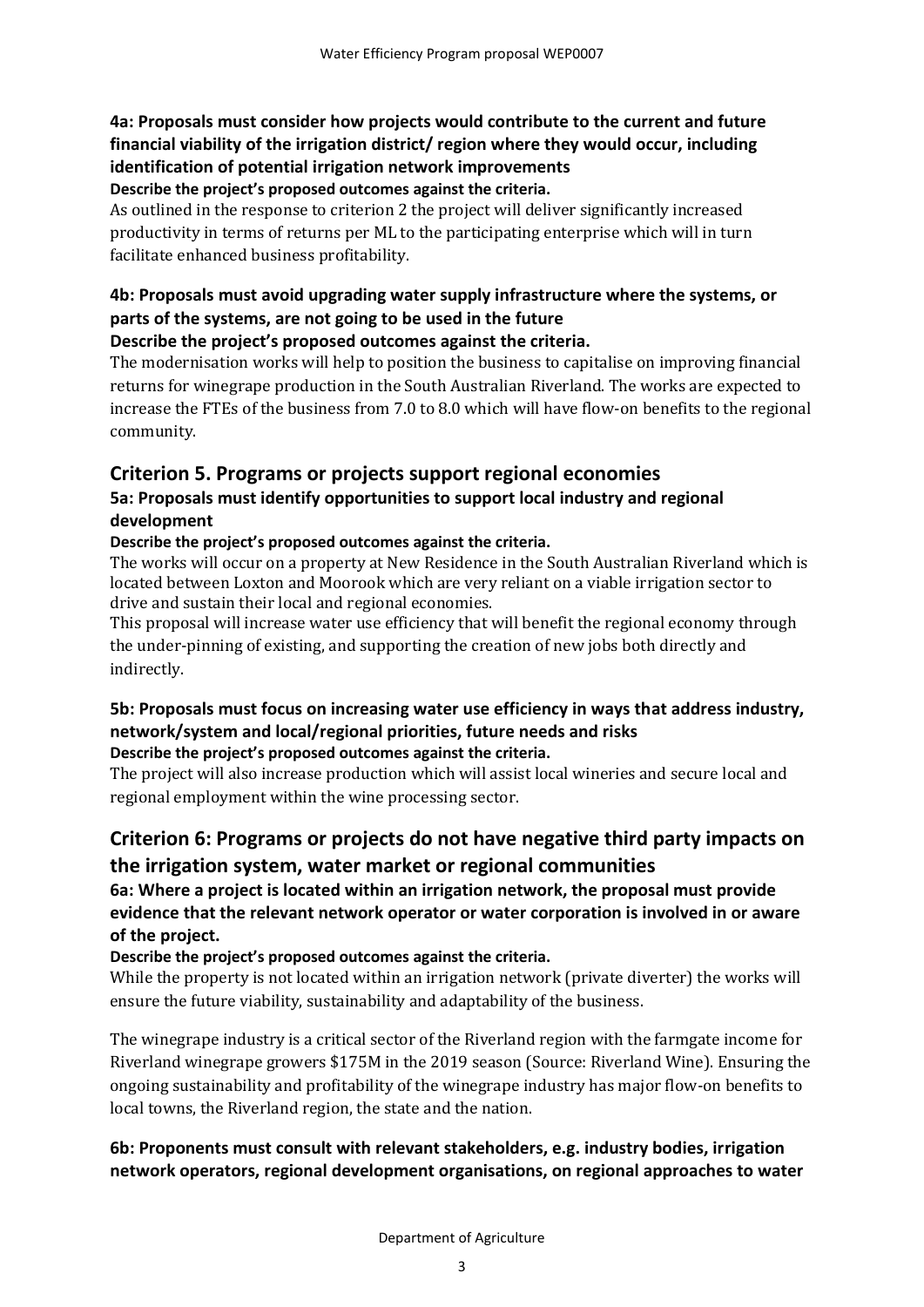#### **efficiency projects that address industry/network/system and local/regional priorities, future needs, and risks. Regional water efficiency approaches may include research and extension services**

#### **Describe the project's proposed outcomes against the criteria.**

The project will also generate year-on-year water savings which will not only assist the participating business but also the irrigation industry more broadly by reducing annual allocation leasing requirements.

## **Criterion 7: Projects need to be assessed for their potential to impact on the price of water**

**7a: Proponents must only transfer water rights that they own at the time of application. They cannot receive funding to acquire water rights. A project cannot transfer more water than the project will save and the proposed quantity must be independently verified as being a conservative estimate of the resulting water savings. A proponent may keep any water savings beyond the amount transferred**

**Describe the project's proposed outcomes against the criteria.**

The proponent is only seeking to transfer water rights that they currently own and that meet the 3 year ownership requirement. The property's annual water requirements are currently met through a combination of owned water access entitlement and annual allocation leasing.

The water savings nominated for the proposal are based on accepted industry benchmarks for the types of irrigation modernisation activities being undertaken. The nominated water savings have been subjected to a technical assessment by an Independent Approved Irrigation Professional.

#### **7b: Proponents applying for project funding would be required to provide evidence that the water entitlements have been held for a minimum of 3 years at the time of application Describe the project's proposed outcomes against the criteria.**

The proposal is expected to generate water savings well in excess of the volume proposed to be transferred to the Australian Government. The additional water savings (~57ML) retained by the proponent will reduce the volume that needs to be secured annually in the lease market. This will mean the business is less exposed to price fluctuations in the allocation market and will result in additional water being available in the broader consumptive pool due to the reduced demand.

#### **Criterion 8: Any cultural impacts identified, protected or improved**

**8a: Projects are required to describe the expected cultural benefits of their proposed project, with Partners required to coordinate and communicate with local communities and community bodies on projects and describe the expected cultural benefits of each project on the local community, region or state**

#### **Describe the project's proposed outcomes against the criteria.**

All goods and services associated with the implementation of this proposal will be sourced from local suppliers and as such will provide economic stimulus for the local community.

The works will also facilitate social and lifestyle benefits for the proponent ensuring that they can continue to be an active member of, and contributor to their local community.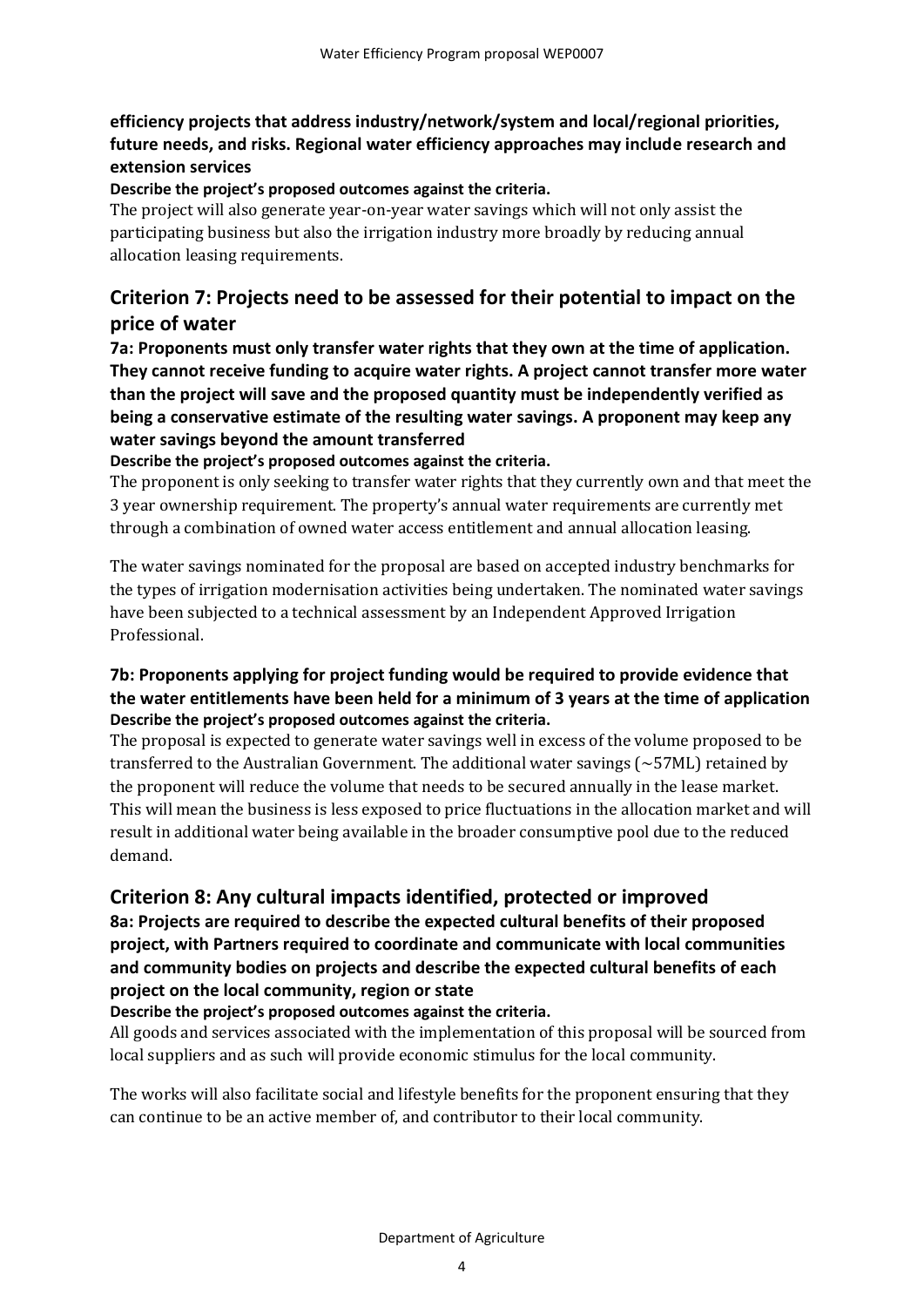**8b: Projects must describe the expected cultural benefits of their proposal. In doing so, they must address the following:**

- **the anticipated cultural benefits to the local community, region or state**
- **their project's strategy for increasing the cultural benefit to participants and their communities (e.g. local sourcing of goods, services and labour)**

#### **Describe the project's proposed outcomes against the criteria.**

The property is also located near the small regional settlement of Moorook which despite only having a small permanent population base (<300) it is an important tourism location with the Moorook Game Reserve and Watchels Lagoon and Yatco Lagoon wetland complexes located nearby.

The water recovered through this proposal will assist in delivering a healthy, working River Murray and Murray–Darling Basin which will support improving the level of protection of Aboriginal and community values.

# **Criterion 9: Program design should include close engagement with community and industry leaders**

#### **9a: The proponent must consult with industry bodies, IIOs, local governments or regional development organisations, or investment corporations on relevant strategic regional projects, and consider community support**

#### **Describe the project's proposed outcomes against the criteria.**

The Delivery Partner has consulted extensively with key stakeholder groups including industry groups such as Riverland Wine, local government and irrigation infrastructure operators.

The proposal is well aligned to a number of the key themes within Riverland Wine's Strategic Plan (2014-2019) including Competitiveness, Market Growth & Profitability & Sustainability.

#### **9b: The consultation should focus on increasing water use efficiency in ways that address industry, network/system and local/regional priorities, future needs and risks and may include research and extension services**

#### **Describe the project's proposed outcomes against the criteria.**

The proponent is also an active committee member of both the Riverland Winegrape Growers Association (RWGA) and the Riverland Wine Industry Development Council (RWIDC). This will assist with disseminating outcomes across the Riverland wine industry which is a critical driver of the regional and South Australian economy more broadly.

# **Criterion 10: Where practical, seek to develop and implement integrated implementation of efficiency measures to maximise benefits to the irrigation network and local enterprises**

**10a: Programs or projects must focus on increasing water use efficiency in ways that address industry, network/system and local/regional priorities, future needs and risks and may include research and extension services. This would include integrated proposals Describe the project's proposed outcomes against the criteria.**

Please refer to responses to criterion 5 and 9.